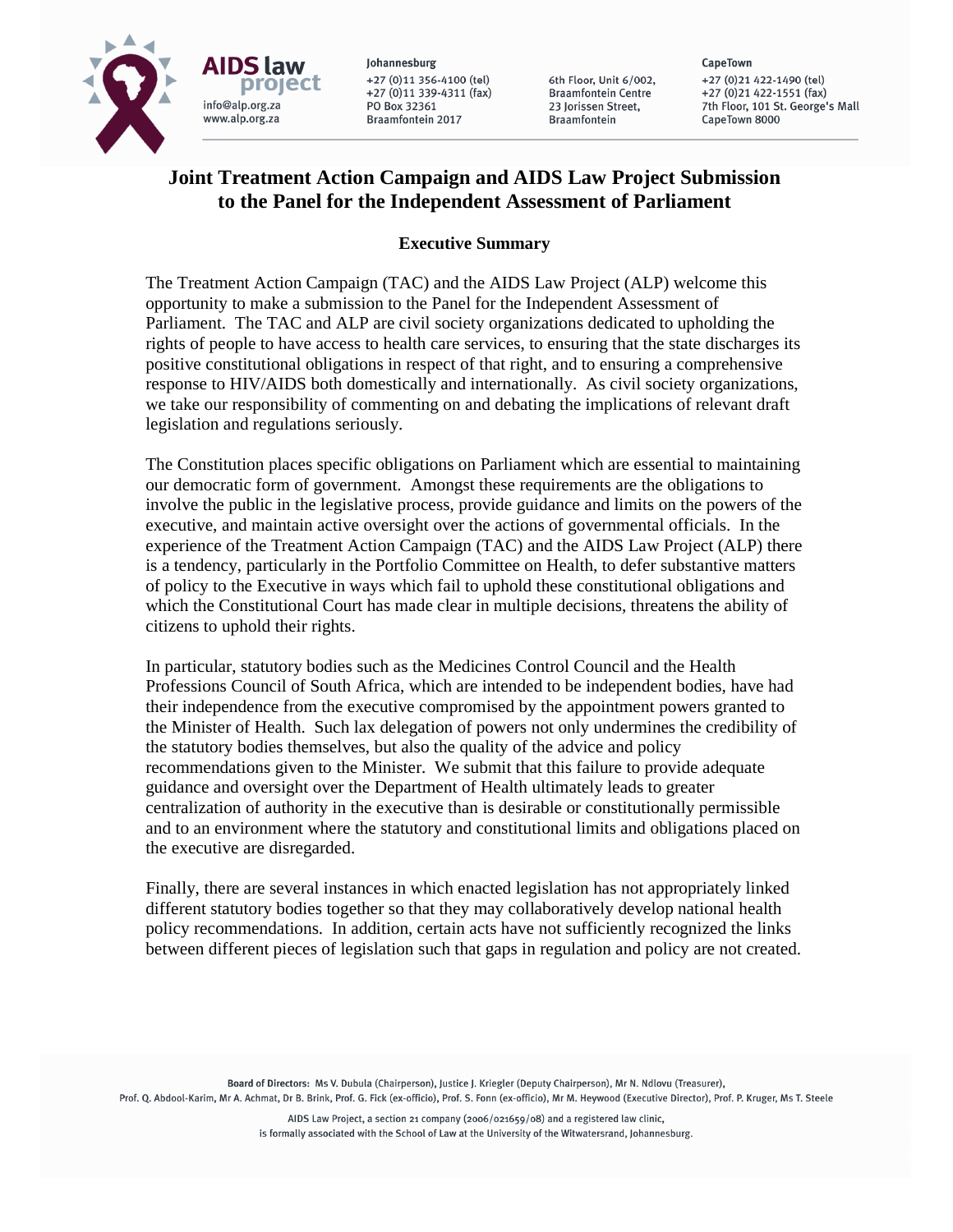#### **Introduction**

The Treatment Action Campaign (TAC) and the AIDS Law Project (ALP) welcome this opportunity to make a submission to the Panel for the Independent Assessment of Parliament. The TAC and ALP are civil society organizations dedicated to upholding the rights of people to have access to health care services, to ensuring that the state discharges its positive constitutional obligations in respect of that right, and to ensuring a comprehensive response to HIV/AIDS both domestically and internationally. As civil society organizations, we take our responsibility of commenting on and debating the implications of relevant draft legislation and regulations seriously. Since 2002 in particular, TAC and the ALP have made  $15$  submissions to parliamentary committees, as is shown in Annexure A below.<sup>1</sup> In addition, both organizations have taken the opportunity regularly to make formal submissions to relevant government departments on draft bills and regulations.

Our goal in this submission is to inform the Panel of what we have observed in our experience of interacting with Parliament over the years. While we have had positive experiences with a number of parliamentary committees, we are particularly concerned about the Portfolio Committee on Health's often negative reception to our constructive criticism of health bills, the Department of Health (DoH) and the Ministry of Health. Specifically, our submission is relevant to the following three aspects of the Panel's mandate, as expressed in the call for submissions:

- that Parliament scrutinizes and oversees Executive action and provides a national forum for public consideration of issues
- that Members of the Cabinet are accountable collectively and individually to Parliament for the exercise of their powers and the performance of their functions.
- the extent to which there is cooperation with other organs of state and also to which Parliament assists in maintaining and guarding the independence of the legislature.

The TAC and ALP are in agreement with these ideals. Parliamentary oversight of the Executive is essential to proper administration of the government. Our experience and observations, however, have shown that Parliament, particularly in the Portfolio Committee on Health (Health Committee) has failed to actively oversee the activities of the DoH and permitted the concentration of authority and national health policy in the position of the Minister of Health, rather than in Parliament or independent statutory councils.

We do note up front that our submission focuses primarily on the Health Committee and other portfolio committees only when they have addressed issues relevant to our work in health policy. Our submission will first address the constitutional obligations of Parliament prior to addressing the following themes which have emerged from our submissions and which are relevant to the inquiry of this Panel:

- Insufficient oversight and guidance of the Executive
- Lack of critical investigations of actions of the Executive
- Failure to adequately link relevant legislation and national policies in a cohesive manner

<sup>-</sup>1 Both the TAC and the ALP have made numerous submissions prior to 2002. The TAC was formed in 1998 and the ALP in 1994 and both have been active in providing public input since those dates.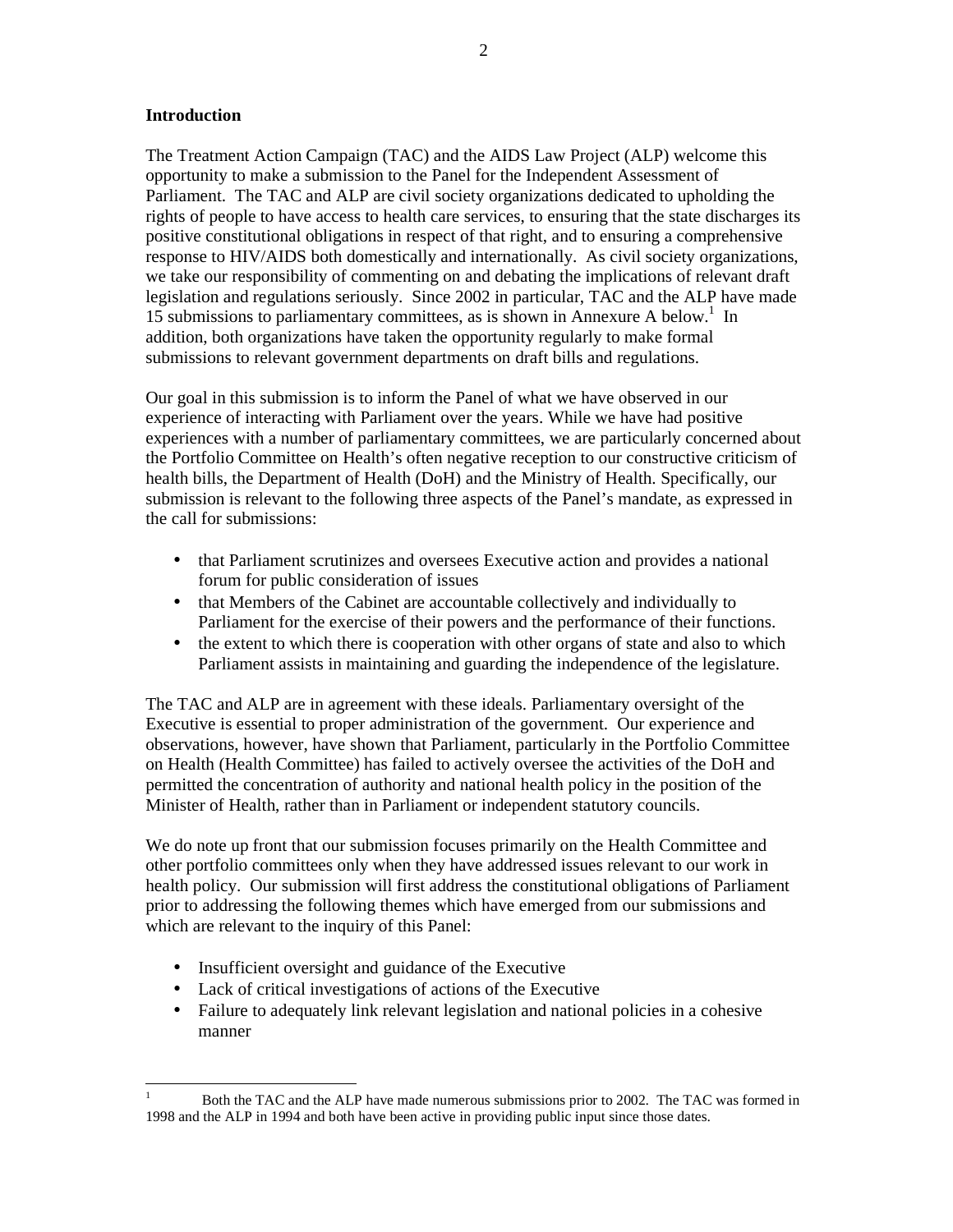#### **I. Constitutional Requirements**

The Constitution places certain obligations on Parliament, in particular, on its role in overseeing executive action. This section is intended to provide the legal background upon which we make our submission and forms the basis of why we feel Parliament has failed on several occasions to adhere to its constitutional obligations.

### **Specific provisions of the Constitution**

There are a number of provisions in the Constitution governing the role and responsibility of Parliament. Broadly, these provisions deal with two significant duties of Parliament: to maintain oversight and accountability of the Executive to Parliament; and to ensure public participation in political processes so as to uphold the fundamental tenet of our constitutional democracy: that government is 'based on the will of the people'. Key provisions include the following:

- Preamble: 'the foundations for a democratic and open society in which government is based on the will of the people.'
- Section 42(3): 'National Assembly is elected to represent the people and to ensure government by the people under the Constitution. It does this by choosing the President, by providing a national forum for public consideration of issues, by passing legislation and by scrutinizing and overseeing executive action.'
- Section 44(4): 'When exercising its legislative authority, Parliament is bound only by the Constitution, and must act in accordance with, and within the limits of, the Constitution'
- Section 55(2): 'The National Assembly must provide for mechanisms
	- (a) to ensure that all executive organs of state in the national sphere of government are accountable to it; and
	- (b) to maintain oversight of
		- (i) the exercise of national executive authority, including the implementation of legislation; and
		- (ii) any organ of state.'
- Section 59(1): 'The National Assembly must
	- (a) facilitate public involvement in the legislative and other processes of the Assembly and its committees; and
- conduct its business in an open manner, and hold its sittings, and those of its committees, in public'<sup>2</sup>

### **Participatory democracy**

A defining feature of democracies, and our constitutional democracy in particular, is the right of citizens to participate in the law-making process.<sup>3</sup> While participation is partly effected through representative bodies, the Constitution (through the above provisions) and the Constitutional Court have made it clear this is not enough.<sup>4</sup> Direct participation by individuals and groups is a necessary component of our democracy, and Parliament bears a positive duty to facilitate participation. This duty is central to the requirements of

 $\frac{1}{2}$  Identical provisions exist for the National Council of Provinces and for provincial legislatures are in sections 72 and 118 of the Constitution, respectively.

<sup>3</sup>  *Minister of Health and Another NO v New Clicks South Africa (Pty) Ltd and Others (Treatment Action Campaign and Another as* Amicus Curiae*)* 2006 (2) SA 311 (CC); 2006 (1) BCLR 1 (CC) at paragraphs 111-3.

<sup>4</sup> *Matatiele Municipality and Others v President of the RSA and Others* 2006 (5) SA 47 (CC) at paragraph 60.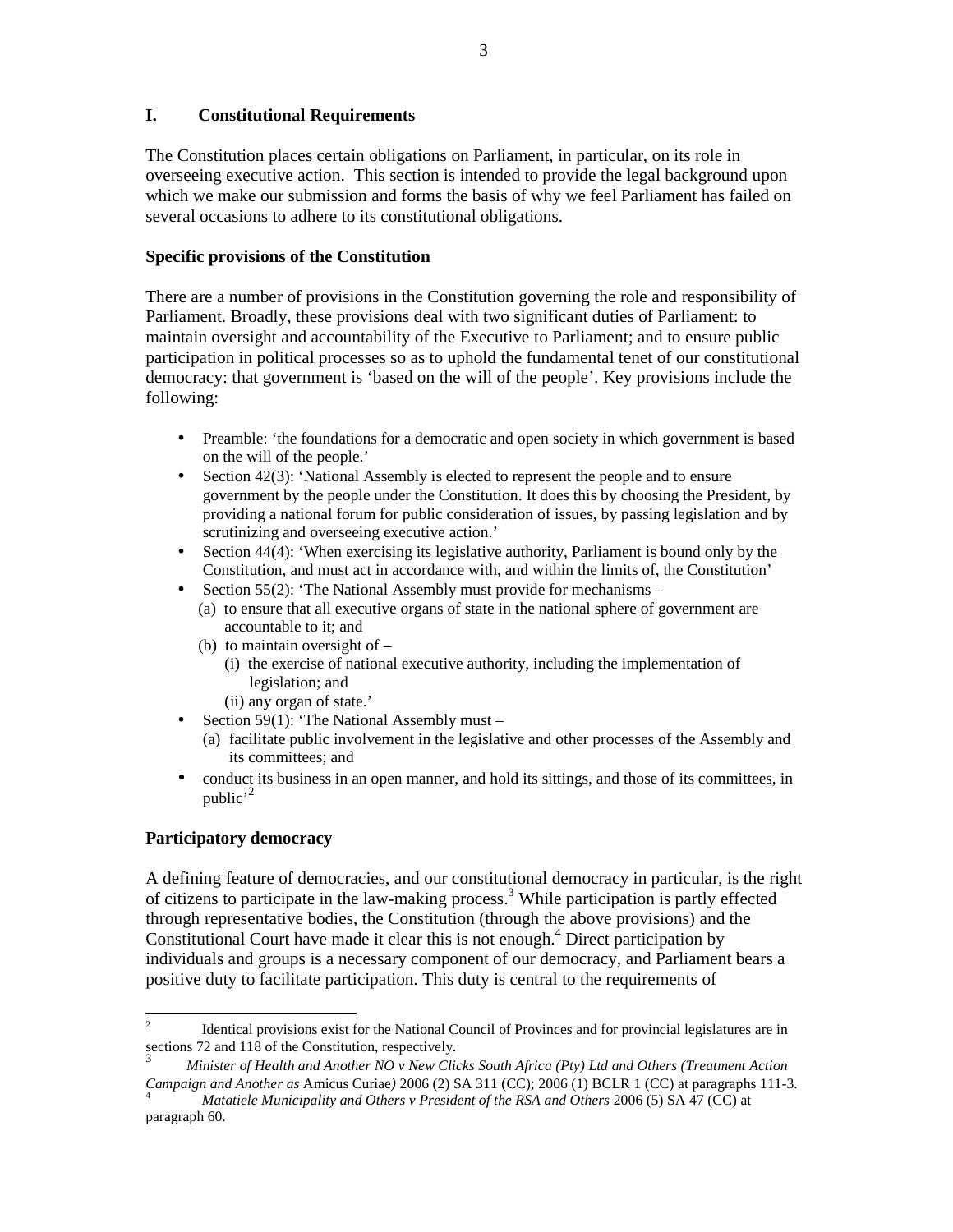accountability, responsiveness and openness of government. This has been firmly articulated by the Constitutional Court in *Doctors for Life International v Speaker of the National Assembly and Others*: 5

Our Constitution was inspired by a particular vision of a non-racial and democratic society in which government is based on the will of the people. Indeed, one of the goals that we have fashioned for ourselves in the Preamble of the Constitution is the establishment of "a society based on democratic values, social justice and fundamental human rights." The very first provision of our Constitution, which establishes the founding values of our constitutional democracy, includes as part of those values "a multi-party system of democratic government, to ensure accountability, responsiveness and openness." Commitment to principles of accountability, responsiveness and openness shows that our constitutional democracy is not only representative but also contains participatory elements. This is a defining feature of the democracy that is contemplated. It is apparent from the preamble of the Constitution that one of the basic objectives of our constitutional enterprise is the establishment of a democratic and open government in which the people shall participate to some degree in the law-making process. (footnote omitted) $<sup>6</sup>$ </sup>

. . .

In the overall scheme of our Constitution, the representative and participatory elements of our democracy should not be seen as being in tension with each other. They must be seen as mutually supportive. General elections, the foundation of representative democracy, would be meaningless without massive participation by the voters. The participation by the public on a continuous basis provides vitality to the functioning of a representative democracy. It encourages citizens of the country to be actively involved in public affairs, identify themselves with the institutions of government and become familiar with the laws as they are made. It enhances the civic dignity of those who participate by enabling their voices to be heard and taken account of. It promotes a spirit of democratic and pluralistic accommodation calculated to produce laws that are likely to be widely accepted and effective in practice. It strengthens the legitimacy of legislation in the eyes of the people. Finally, because of its open and public character it acts as a counterweight to secret lobbying and influence peddling. Participatory democracy is of special importance to those who are relatively disempowered in a country like ours where great disparities of wealth and influence exist.<sup>7</sup>

The objectives of public participation in law-making are to ensure 'legislation is both informed and responsive', to 'minimise dangers of arbitrariness and irrationality', to ensure 'legislators are aware of the concerns of the public' and to promote legitimacy of the legislation. $8$ 

That the ALP and TAC have made 15 submissions to Parliament over the last five years is evidence that Parliament has created the space for the public to comment on draft legislation. However, the quality and effectiveness of that participation cannot rest on simply providing a space for submitting comments. For legislation to be informed, responsive, rational and legitimate, constructive debate and engagement with the drafters is necessary. While it cannot be expected that comments and recommendations from the public will always be incorporated, Parliament must always substantively address the concerns and recommendations submitted to the committees regardless of whether the concerns are ultimately incorporated, amended, or rejected. Failure to do so is a dereliction of Parliament's constitutional duties. In this regard, we submit that the contents of our various

<sup>-&</sup>lt;br>5 *Doctors for Life International v. Speaker of the National Assembly and Others* 2006 (6) SA 416 (CC)

<sup>6</sup> *Id.* at paragraph 111.

<sup>7</sup> *Id.* at paragraph 115.

<sup>8</sup> *Id.* at paragraph 205.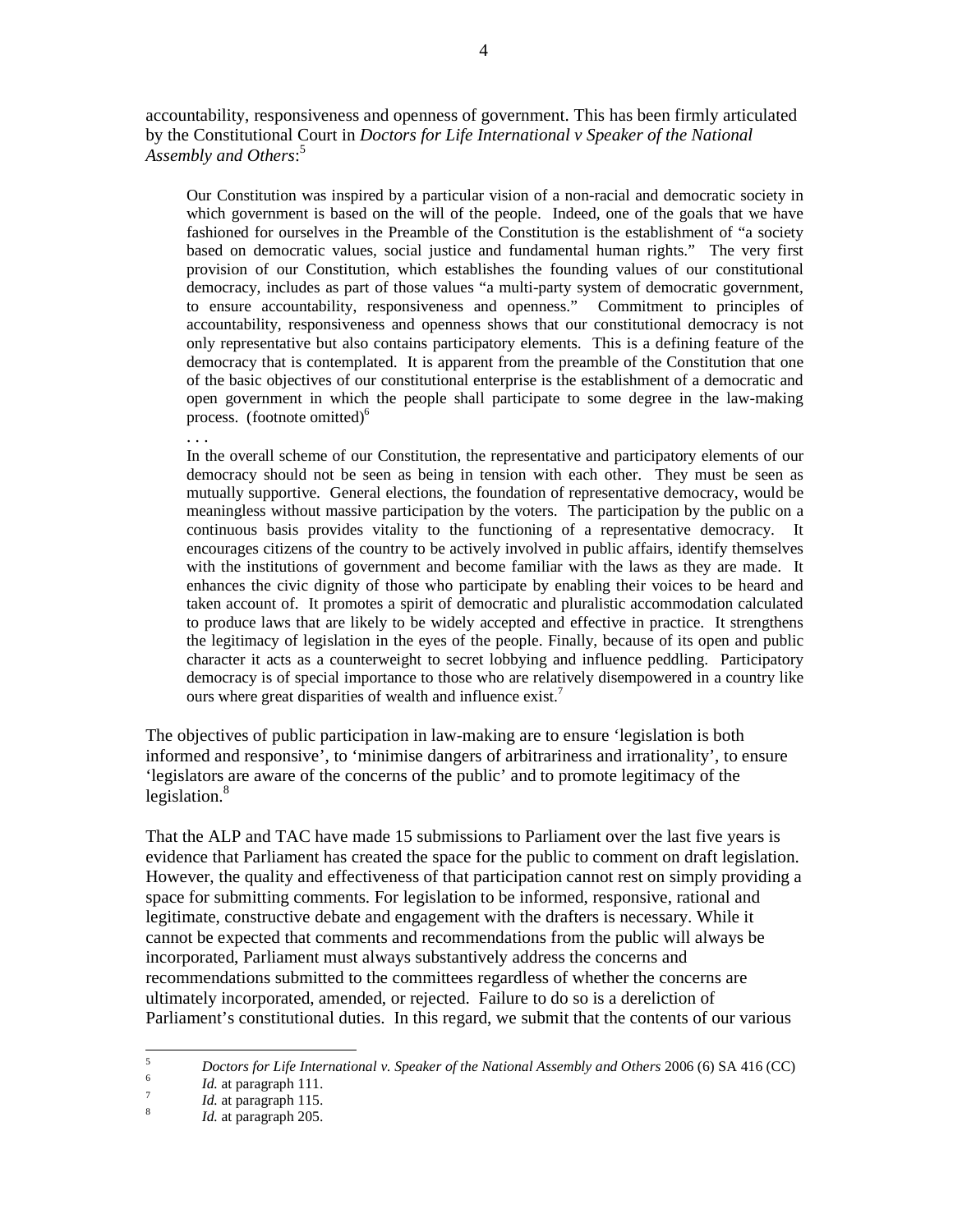submissions have frequently been ignored by Parliament. This is so if one has regard to the extent to which our concerns have been substantively debated as reflected in the parliamentary minutes of the Portfolio Committee on Health, which show an additional degree of hostility to our criticism of legislation that increasingly centralizes powers in the Executive in a manner inconsistent with the Constitution. We provide specific examples of this below.

#### **Parliamentary Oversight**

The Constitutional Court in *Dawood v. Minister of Home Affairs; Shalabi v. Minister of Home Affairs; Thomas v. Minister of Home Affairs* ("*Dawood*") set the constitutional standard for the legislative granting of discretionary powers and oversight of the Executive by Parliament. Justice O'Regan, writing for a unanimous court, stated:

In a constitutional democracy such as ours the responsibility to protect constitutional rights in practice is imposed both on the legislature and on the Executive and its officials. The legislature must take care when legislation is drafted to limit the risk of an unconstitutional exercise of the discretionary powers it confers.

Thus, while all organs of the state are bound by the Bill of Rights, Parliament holds a special responsibility to secure the rights so enshrined. As the court noted, officials in the Executive are frequently untrained in constitutional law and lack sufficient time and resources to carefully analyze each action of a department to adequately protect against violations. Without guidance from Parliament, the Executive, either willingly or not, is likely to overstep their constitutional limits. More importantly, without clear legislation, those adversely affected by official use of discretionary powers are left with little guidance as to how to enforce their rights, or whether such a right would exist at all. As the court stated, "[i]f rights are to be infringed without redress, the very purposes of the Constitution are defeated."

In the context of socio-economic rights, such as the right to health, legislative guidance and leadership become increasingly important due to the difficulty in identifying individual violations and seeking a proper judicial remedy. While these rights can and must at times be enforced through judicial intervention, socio-economic rights (and the concomitant duties on the Executive and Parliament) are intricately intertwined with governmental policy, which is meant to be steered by Parliament. When Parliament abdicates this responsibility by deferring substantive policy issues to the discretion of departmental officials, the enforceability of socio-economic rights is diminished and ultimately leaves decisions regarding these rights in the hands of the judiciary. Unfortunately, while the judiciary is constitutionally obligated to enforce progressive realization of rights where Parliament or the Executive have failed to do so, it is poorly positioned and ill-equipped to create cohesive national policy. Parliament has substantially greater research capacities, expertise and democratic authority to engage in large-scale policy discussions and determinations.

Proper parliamentary oversight requires Parliament to take an active role in ensuring the Executive does not overstep its authority. This requires parliamentary committees to be proactive in soliciting information, monitoring regulations from the drafting stages through implementation, and maintaining oversight over Members of the Cabinet. This includes ensuring that independent committees or councils which Parliament tasks with implementing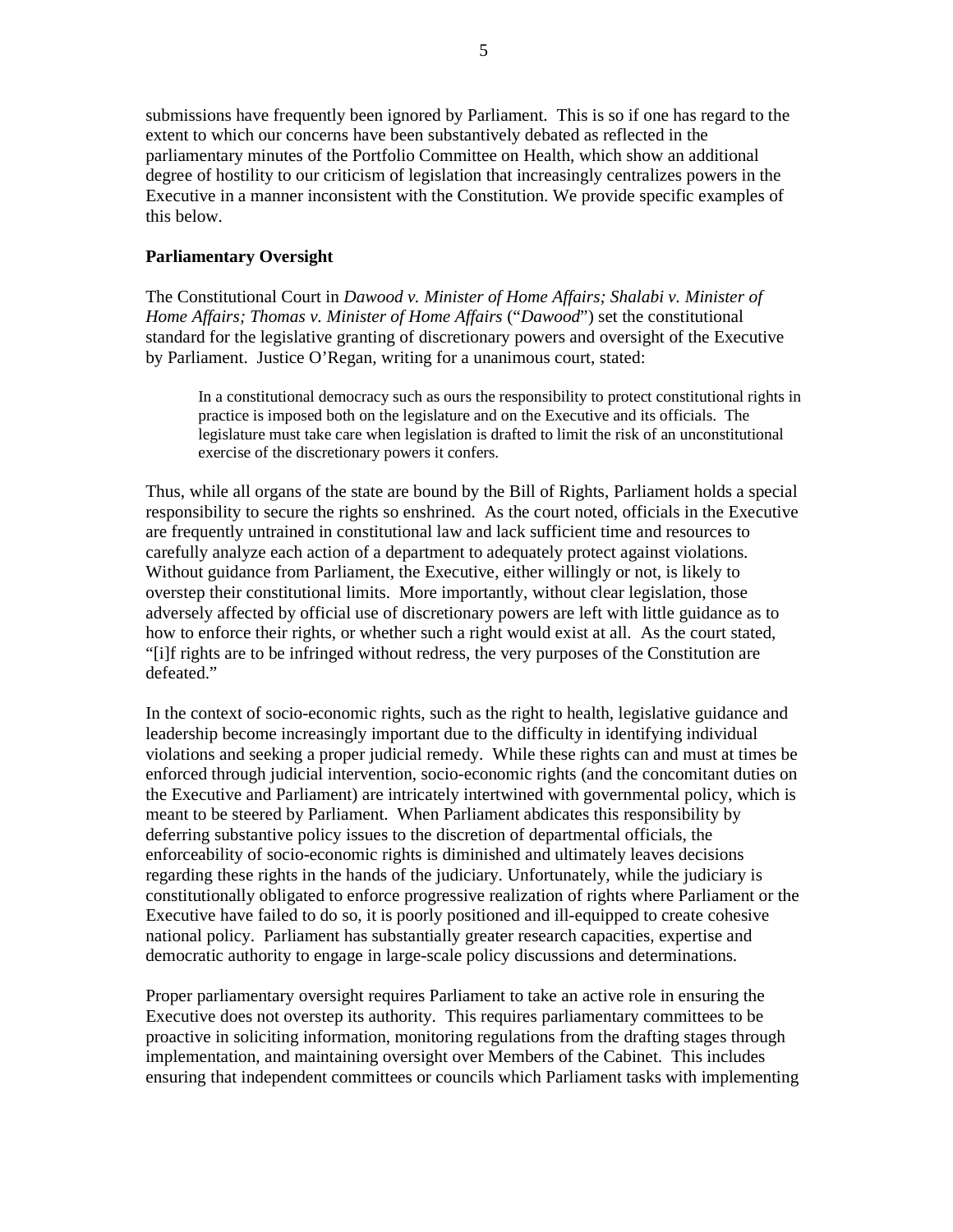portions of an Act are appropriately funded, structurally free from improper ministerial influence, and accountable to the people and to Parliament.

### **II. Insufficient Oversight and Guidance of the Executive**

Statutory bodies such as South African Nursing Council (SANC),<sup>9</sup> the Medicines Control Council (MCC), $^{10}$  and the Health Professions Council of South Africa (HSPCA)<sup>11</sup> are intended to be independent of the Executive in order to provide the Minister with independent advice and insight. Unfortunately, each of these statutory councils were structured in ways which compromise their independence.

- SANC: Section 5 of the Nursing Act 33 of 2005 (Nursing Act) provides the Minister with the authority to appoint the entire 25 member body of SANC. The guidance provided to the Minister in this regard requires the Minister to receive nominations from interested groups and appoint members based on the qualifications laid out in the Act. The Minister is also entitled to select the chairperson of the council. The Minister is also permitted to disband the SANC for failure to comply with the Act, but no guidance is provided as to the restrictions or determination of such a violation.<sup>12</sup>
- MCC: Section 3 of the Medicines and Related Substances Act (Medicines Act) provides the Minister of Health with the authority to appoint all members of the MCC. No guidance is provided in the Act as to how the Minister is to exercise this authority. The Minister also has authority to disband the MCC.<sup>13</sup>
- HPCSA: Section 5 of the Health Professions Amendment Bill 2006 intends to cut the number of members designated by professional boards from 25 to 16 and discard the 9 members of the council appointed by the provinces. Additionally, the 16 members from the professional boards will be appointed by the Minister after receiving nominations. The Minister is also given the authority in section 6 of the bill to disband the HPCSA for failure to comply with the Act, but no guidance is provided as to the restrictions or determination of such a violation.<sup>14</sup>

The Health Committee was made aware of these concerns through submissions from the public, including those from the TAC, the ALP, the Democratic Nursing Organization of South Africa, the South African Dental Association, the South African Medical Association and others.<sup>15</sup> In each case, however, the Health Committee disregarded these concerns. In the case of the Nursing Act, the Health Committee stated the appointment of the SANC by the Minister is adequately checked since the appointment power is limited to the nominations received. Unfortunately, the committee substantially overestimates the limitation this places

<sup>-&</sup>lt;br>9 <sup>9</sup><br>Established in section 2 of the Nursing Act 33 of 2005.

<sup>&</sup>lt;sup>10</sup> Established in section 2 of the Medicines and Related Substances Act 101 of 1965.

<sup>&</sup>lt;sup>11</sup><br>Established in section 2 of the Health Professions Act 56 of 1974.

Nursing Act section  $5(7)(a)$ ; The ramifications of permitting the Minister to disband the council without clear guidance or procedures to determine whether violations have occurred was demonstrably shown in the Virodene incident with the MCC. *The Virodene Affair (III)* documents how Minister of Health Zuma and other members of the ANC unhappy with the determination of the MCC in refusing to permit clinical trials of Virodene, unceremoniously replaced the chairman of the MCC and other members of the MCC through mere accusations of improper motivation. The Commission for Conciliation, Mediation, and Arbitration ultimately found there were "no convincing operational reasons" for the removals.

<sup>13</sup> See, *The Virodene Affair*, note 12.

<sup>&</sup>lt;sup>14</sup> Health Professions Amendment Bill 2006 section 6(g);<br><sup>15</sup> See Health Perfelix Generalities 2. Amend 2006 Health

<sup>15</sup> See Health Portfolio Committee, 2 August 2006, Health Professions Amendment Bill [B10-2006]: Public Hearings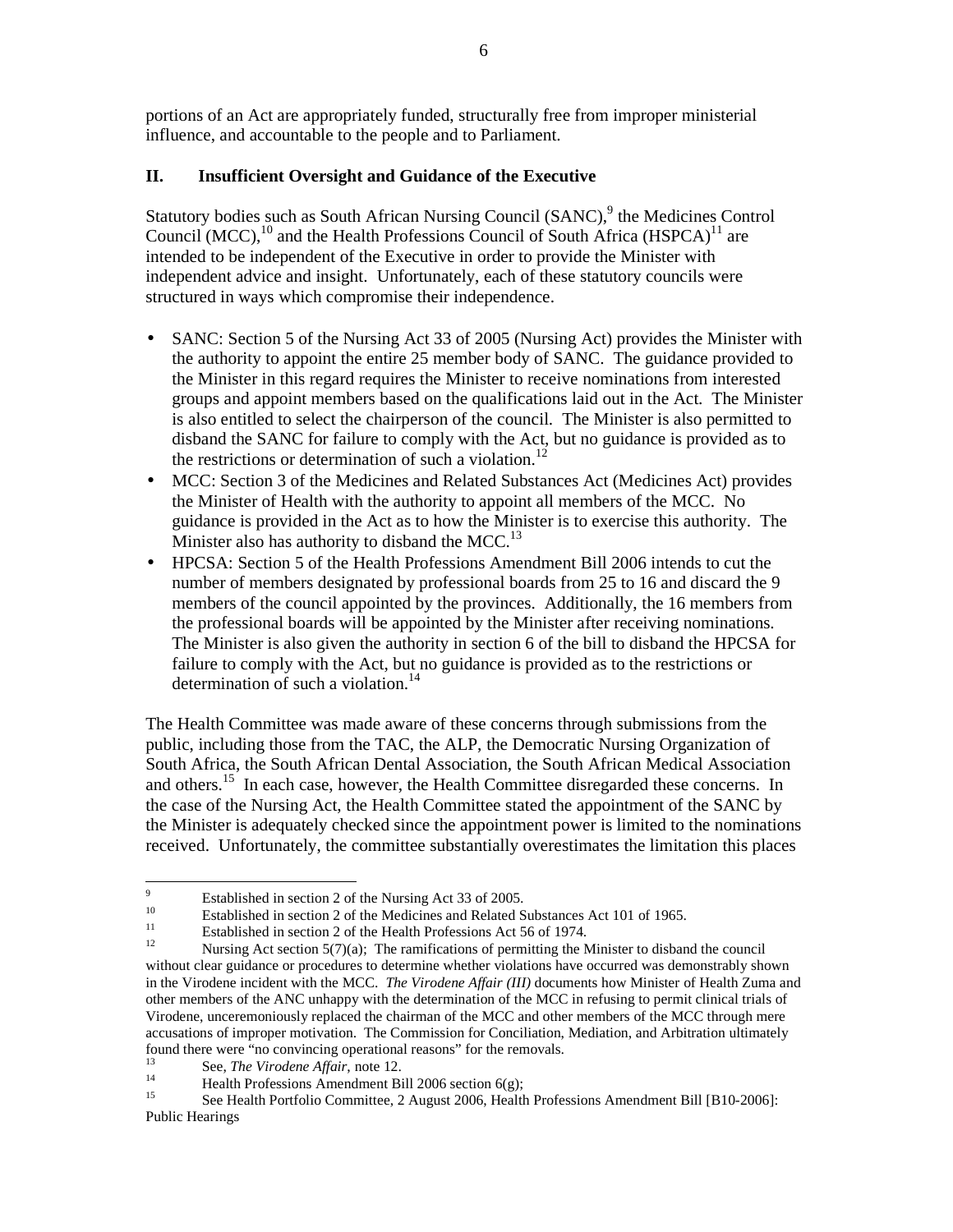on the Minister, evidence of which can be seen in the recent regulations promulgated under the Nursing Act. The concerns around the Minister's power to appoint the chairperson were put aside with the acknowledgment that it would be a "token exercise" to leave the authority to appoint the chairperson with the council since all the council members were appointed by the Minister in any case. $16$ 

If the provisions for appointment of the members of SANC are contrasted with those for appointment of members of the National Council for Correctional Services (NCCS), it becomes clear there is substantially greater latitude granted to the Minister of Health by the Health Committee than is permitted by the Portfolio Committee on Correctional Services (Correctional Services Committee). The Correctional Service Act builds into the procedures for appointment of council members a role for legislative oversight.<sup>17</sup> The Correctional Services Committee meetings on the Correctional Services Amendment Bill reflect substantial concerns surrounding the powers of the Minister with regard to parole policy and a of providing the Minister of Correctional Services with a "blank check."<sup>18</sup> Ultimately, the Correctional Services Committee gave authority to the National Council on Correctional Services to set minimum sentences subject to ratification by the Minister of Correctional Services.<sup>19</sup> This strikes a much better balance than is seen in the Health Committee which has been actively hostile or defensive against submissions which suggest limiting the power of the Minister of Health in relation to statutory councils.<sup>20</sup>

The hearings convened by the Correctional Services Committee are a good example of appropriate parliamentary oversight. There were two main themes that emerged from our submission on the Correctional Services Amendment Bill as well as from civil society as a whole.<sup>21</sup> These were 1) the threat to the independence of the Office of the Inspecting Judge and 2) the need for an ongoing oversight role for parliament beyond the passing of legislation.

 $16^{1}$ <sup>16</sup> Health Portfolio Committee, 18 October 2005, Nursing Bill: Deliberations

Section  $83(2)(h)$  of the Correctional Services Act provides that leaves the appointment of four members of that council, while still in the ultimate hands of the Minister, subject to consultation with the Correctional Services Committee. Building in such procedures enables the committee to maintain active oversight of the department and the Minister.

<sup>18</sup> *See*, Correctional Services Portfolio Committee, 7 September 2007, Correctional Services Amendment Bill: Department Response to Submissions, Correctional Services Portfolio Committee, 11 September 2007, Correctional Services Amendment Bill: Deliberations.

<sup>&</sup>lt;sup>19</sup> Correctional Services Amendment Bill  $[**B32B-2007**]$  section 55.

Examples include: During the ALP's oral presentation to the Health Committee on 17 September 2002, Mr. Ngculu of the committee accused the ALP and TAC of "impugning the government" with regard to the suggestion that the bill should lay out qualifications for members of the MCC rather than leave the appointment process unguided. Portfolio Committee on Health, 17 September 2002, Medicines and Related Substances Amendment Bill: Hearings; Throughout the oral submissions by the South African Dental Association, there is an active defense of giving greater authority to the Minister of Health; In the Health Committee's deliberations on the Nursing Act, it was determined, against the advice of multiple submissions, that permitting the SANC to select its own chairperson rather than the chairperson being appointed directly by the Minister of Health would be a "token exercise" since all the council members were appointed by the Minister anyway; Unlike in the Correctional Services Act which provided the National Council on Correctional Services with the power to set minimum prison sentences subject to the ratification of the Minister, the Health Committee in the Nursing Act left final decision making authority on matters on which the council has the greatest expertise with the Minister "after consultation with the Council." Nursing Act section 31(2).

The ALP's submission to the Correctional Services Committee is available at: http://dedi20a.yourserver.co.za/alp/images/upload/ALP-TAC%20submission%20on%20the%20Correctional%20Services%20A-B%202007.pdf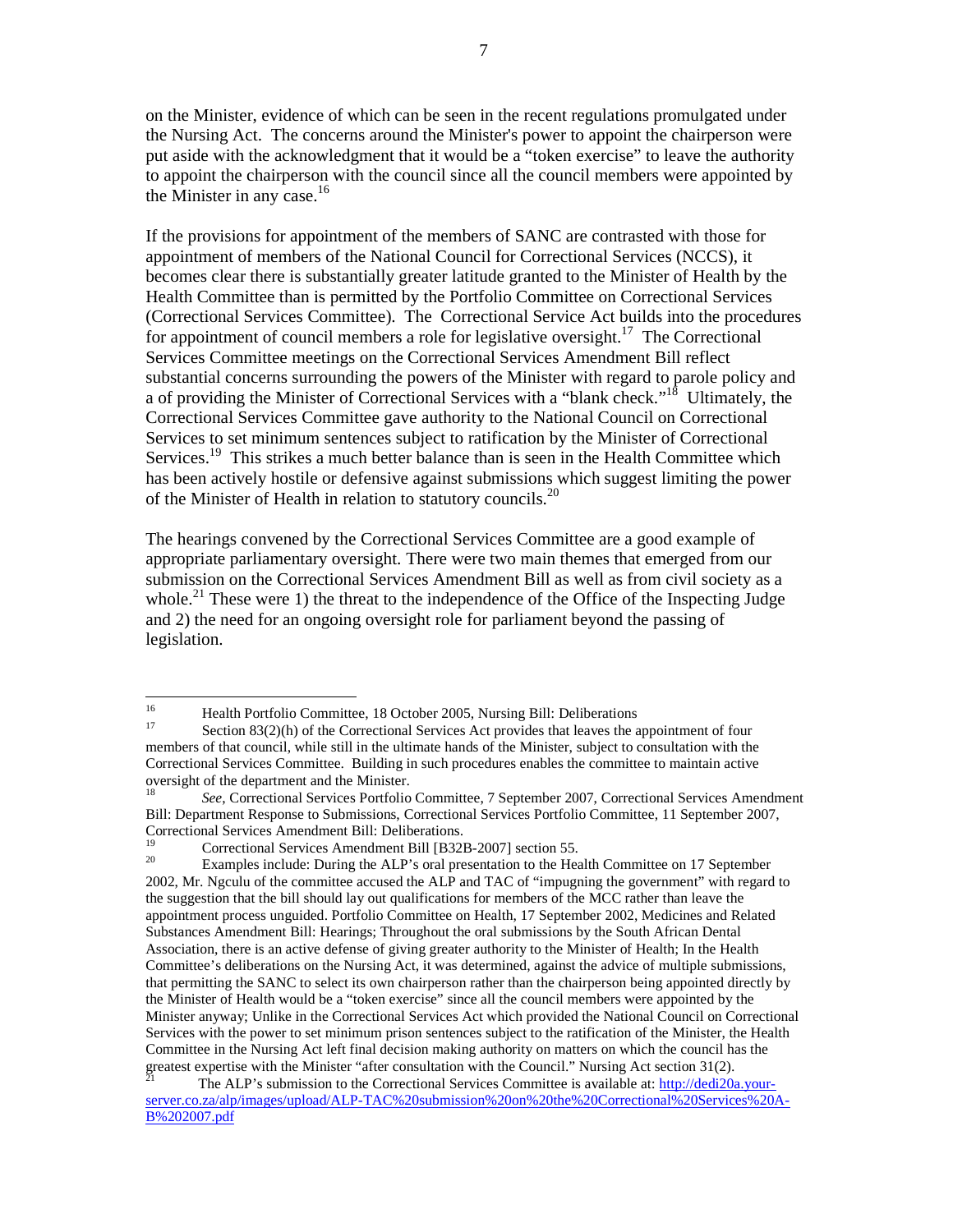The Chair of the Portfolio Committee addressed these concerns, and this is reflected in the later version of the Bill. While, our specific recommendation that the Office of the Inspecting Judge should be strengthened was not incorporated, the later draft retained the independence of the Office. In addition, the Bill requires that certain regulations are to be tabled before parliament once drafted, thereby maintaining an ongoing oversight of the Executive.<sup>22</sup>

Finally, on several occasions, the TAC and ALP have noted delays in the implementation of legislation which have raised concerns for us. The Constitutional Court has made clear that the Executive cannot use the Executive public powers to "veto or otherwise block" implementation of an Act.<sup>23</sup> This must include the authority to promulgate regulations. Unfortunately, the DoH has a history of delaying regulations. By way of example, in the ALP's submission to the South African Human Rights Commission (HRC) we raised our concerns surrounding the implementation of the National Health Act (NHA).<sup>24</sup> According to the section 3(1)(d) of the NHA, the Minister of Health must:

Within the limits of available resources . . . ensure the provision of such essential health care services, which must **at least** include primary health care services, to the population . . . as may be prescribed after consultation with the National Health Council. (our emphasis)

Primary health care services are defined by the Act as "such health care services as may be prescribed by the Minister", with essential health services being defined as "those health services prescribed by the Minister to be essential health services after consultation with the National Health Council".<sup>25</sup> In turn, health services are defined to include:

- *health care services, including reproductive health care and emergency medical treatment, contemplated in section 27 of the Constitution;*
- *basic nutrition and basic health care services contemplated in section 28(1)(c) of the Constitution;*
- *medical treatment contemplated in section 35(2)(e) of the Constitution; and*
- *municipal health services.*

Unfortunately, two years after the Act went into effect, no regulations required of the Minister of Health by the NHA have been promulgated, which includes defining both primary and essential health services. This means the baseline for the right to health still does not exist, that it is impossible to cost the health service and thereby determine objectively what can be afforded. Delays in writing regulations have been seen in other cases as well.<sup>26</sup> It is Parliament's constitutional obligation to ensure the Executive performs the duties the legislature has assigned to it. This includes holding ministers responsible for failure to implement legislation by creating regulations. It is also Parliament's obligation to ensure the protection and promotion of rights, especially where the rights require progressive realization by the state.

 $22$ <sup>22</sup> Correctional Services Amendment Bill [B32b 2007] section 94(n)

<sup>23</sup> *Ex Parte Minister of Safety and Security and Others: In re: S v Walters and Another 2002 (4) SA 612* (CC) paragraph 73.

<sup>24</sup> ALP, *Submission to the South African Human Rights Commission Enquiry into Access to Health Care Services,* at section 4.1, available at:

http://www.alp.org.za/modules.php?op=modload&name=News&file=article&sid=359

 $\frac{25}{26}$  National Health Act section 1.

<sup>26</sup> For example, in the long process leading to the Medicines and Related Substances Amendment Act of 2002, there were several delays in implementation of the Medicines and Related Substances Control Amendment Act 90 of 1997.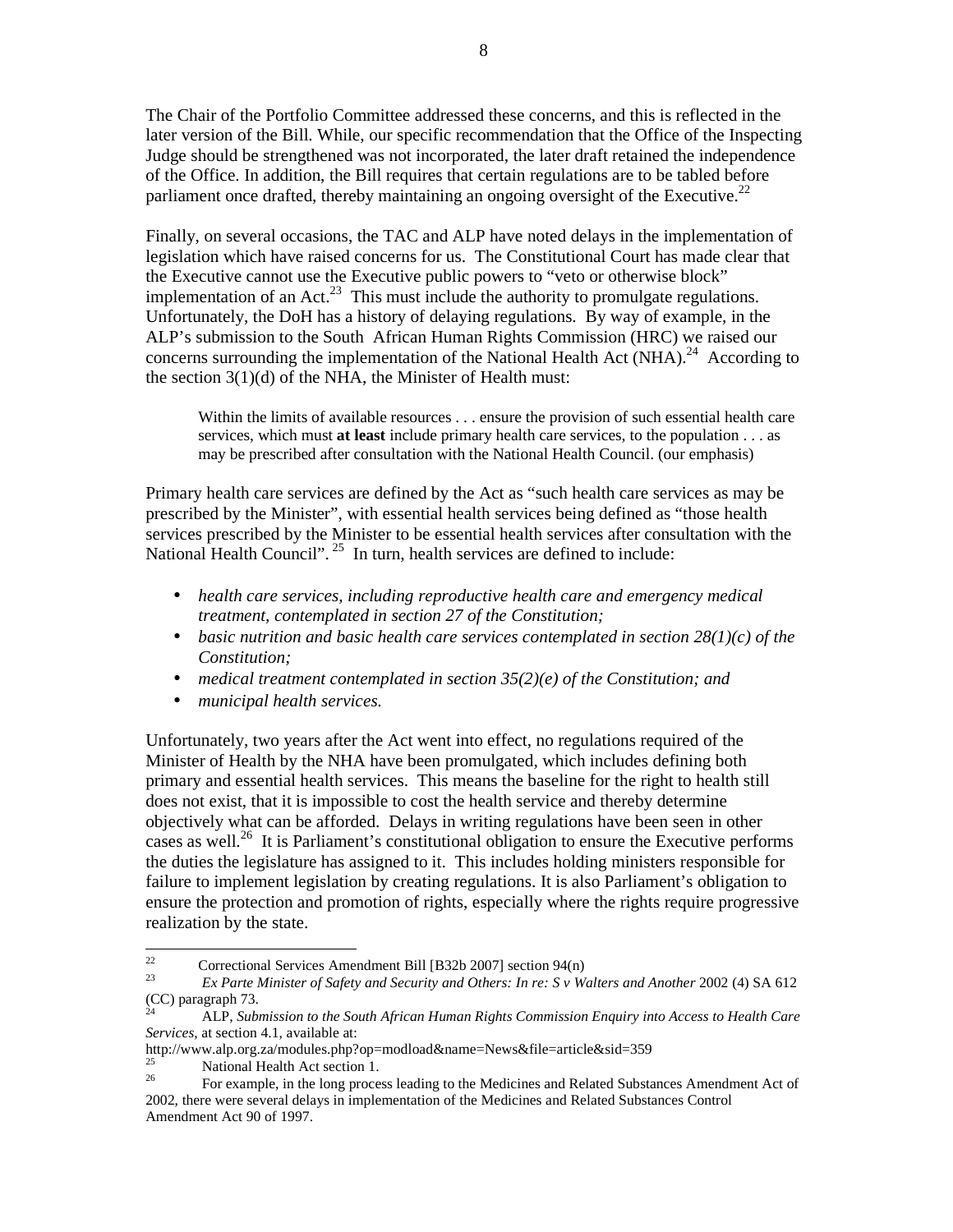We submit that the ramifications of the Health Committee's lax control of the Minister can be further seen in the most recent draft regulations promulgated by the department. While both of these examples show where the DoH has overstepped statutory authority, we submit part of the reason behind these overly aggressive regulations is the failure of Parliament to regularly check the actions of the department and the Minister in particular. Parliamentary committees must be aware of the regulations being promulgated under the authority granted by the legislature to ensure incidents like the below are not finalized.

#### *Nursing Regulations*

According to section  $58(1)(a)$  of the Nursing Act the Minister may make regulations relating to the appointment of Nursing Council members in terms of section  $5(1)$  of the Act which sets the qualifications of Council members. But section  $5(1)$  must be read in conjunction with section 5(2)(a), which states:

The members [of the Council] must be appointed by the Minister on the basis of the nominations made by interested parties, after publication of a notice in the Gazette inviting nominations for new members.

Unfortunately, the draft regulations deviate substantially from the requirements of the Act. For instance, draft regulation 3(1) does not permit all interested parties to nominate members of the council whose qualifications are set out in sections  $5(1)(b)(i - vi)$  of the Act. Instead, the draft regulations identify specific parties from whom the Minister will request a single nomination each. This denies interested parties their statutory right to nominate prospective council members and thereby unlawfully restricts the pool of candidates from which appointments to the Council may be made.<sup>27</sup>

### *Regulations relating to the Labelling and Advertising of Foodstuffs*

The Minister's authority to promulgate regulations is in section 15 of the Foodstuffs, Cosmetics, and Disinfectants Act 54 of 1972 (Foodstuffs Act), the various subsections of which limit the Minister's authority to proscribe, prohibit, or restrict by way of regulation. However, draft guideline 13 attached to the draft regulations, sets out a process by which the Minister will appoint an *ad hoc* independent expert panel to advise the Director of Food Control on whether to approve certain "enhanced function claims" which are regulated by draft regulation 61. The power to approve claims is fundamentally different from the power to deny claims because of the difference in accountability. In particular, a system of approval based on advice from an independent panel provides little possibility for persons adversely affected by decisions of the panel to vindicate their rights, as the only remedy would be to challenge the decision based on the inadequate protections of administrative  $\frac{1}{28}$ 

### **III. Parliamentary Investigations of Actions of the Executive**

<sup>27</sup> <sup>27</sup> For a more complete analysis of the draft regulations, see our submission to the DoH available at: http://server.alp.org.za/submissions/nursingregulationssubmission.pdf

<sup>28</sup> For a more thorough analysis of the draft regulations, see the joint ALP and TAC submission to the DoH available at: http://server.alp.org.za/submissions/foodstuffsregulationssubmission.pdf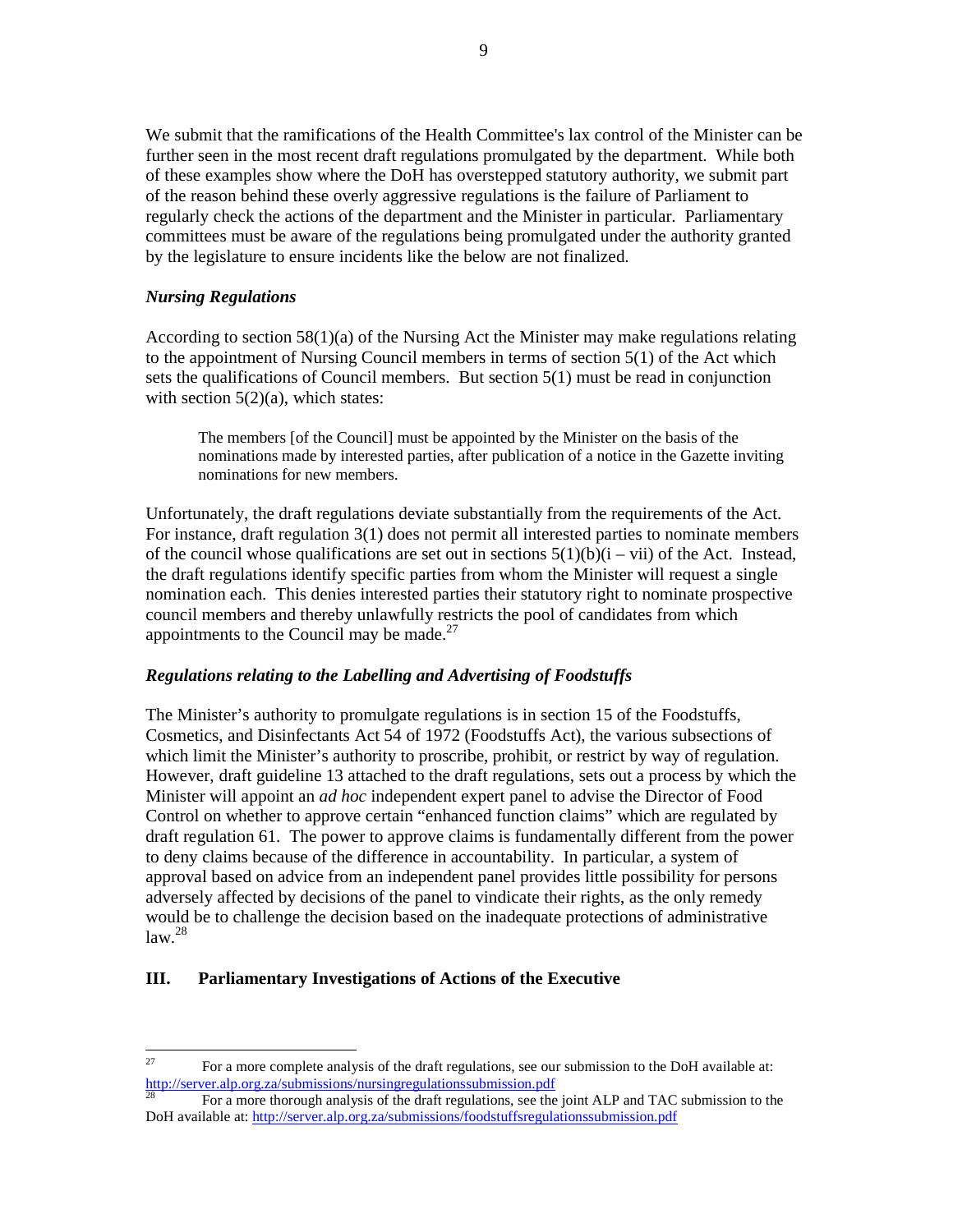Parliament has been given the power to investigate matters of public import, including the power to subpoena witnesses and evidence. As a part of that responsibility, Parliament should be willing to use its authority to investigate incidents involving Ministers for failing to enforce legislation or when actions of Ministers potentially violate an Act. In particular, the TAC and ALP submit there has been substantial evidence of public knowledge on the following issues for some time, none of which have resulted in public hearings or investigations by the Health Committee:

- The failure to prevent the sale of products claiming to treat or cure HIV/AIDS but which are unregistered under the Medicines and Related Substances Act;
- The relationship between the Minister of Health and other members of the DoH and Matthias Rath;
- The relationship between the Minister of Health and Tine van der Maas;
- Why the DoH/Minister of Health have issued two statements in support of *Ubhejane*, an untested and unregistered product whose manufacturer claims it treats AIDS;
- Why the DoH/Minister of Health have not upgraded to a dual-antiretroviral regiment for the prevention of mother-to-child transmission despite all scientific evidence showing dual therapy is more effective;
- The Department of Correctional Services and the DoH's slow implementation of treatment for HIV positive prisoners throughout the country.

### **IV. Failure to Adequately Link Relevant Legislation and National Policy in a Cohesive Manner**

There are several examples where legislation has failed to adequately link different aspects of national health policy or ensure consistency between cross-referenced acts. For example, the Nursing Act was designed such that the SANC reports to the Minister and is not linked to nor incorporated into broader national policy bodies such as the National Health Council or the Forum of Statutory Health Professional Councils (FSHPC) established under the National Health Act. The same is true of the Health Professions Amendment Bill which does not link the HPCSA with the FSHPC. This leaves the independent structures designed by the NHA, which are tasked with creating national health policies without the input from other councils on issues such as human resources shortages and strategies and planning, and makes the task of formulating cohesive national policy significantly more difficult. Instead, SANC, the HPCSA, and the NHC all report to the Minister in parallel.

Centralizing this knowledge within the office of the Minister limits the effectiveness of these statutory policy advisory bodies. These bodies are the proper place for national health policy to be designed as a greater level of independence from the Executive and specialized expertise exist within the councils than in the DoH. Creating parallel avenues of reporting which all lead back to the Minister pushes control of health policy further into the hands of the Minister. This is improper. The framework for independent councils should be one of interaction amongst the councils established via procedures in the individual acts which can then provide the Minister with cohesive strategies and policy recommendations developed through the input of all the relevant councils. The structure as it stands has the councils operating in isolation with a centralized information repository within the office of the Minister. Interaction amongst the various councils would allow for greater competencies in planning and policy making for human resource shortages and execution of the obligations under section 27of the Constitution.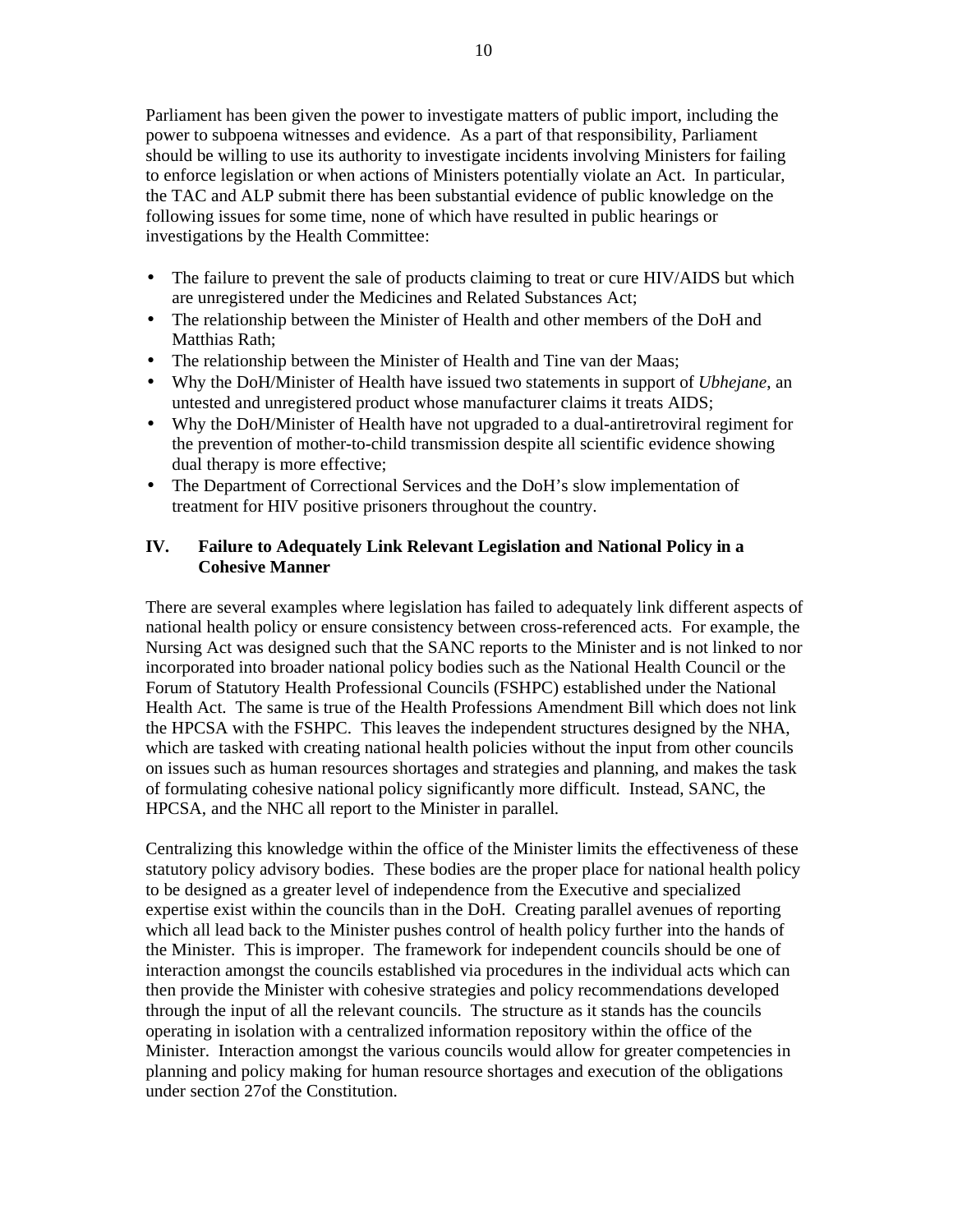In a similar vein, an important aspect of the ALP's submission to the Portfolio Committee on Finance on the Draft Revenue Laws Amendment Bill 31 of 2005 (DRLAB) was link between the Medical Schemes Act and the exemptions provided for under the DRLAB, in particular, the scope of coverage for dependents of members. The Medical Schemes Act defines "dependent" as:

*(a) the spouse or partner, dependant children or other members of the member´s immediate family in respect of whom the member is liable for family care and support; or (b) any other person who, under the rules of a medical scheme, is recognised as a dependant of such a member and is eligible for benefits under the rules of the medical scheme.<sup>29</sup>*

The scope of coverage for employees under DRLAB, however, were ultimately left in a confused state, only extending to the "employee or his or her spouse or children" in some circumstances, and extending to "dependents" in others.<sup>30</sup> The result is a confusing patchwork of different tax exemptions, depending on what service is provided to who and when.

The point of this observation is that parliamentary committees and departments need to be aware of the language used across different interlinking Acts. Cross-Committee and crossdepartmental collaboration to this end is essential to avoid gaps in coverage, promote solid and efficient policy, and avoid confusion.

### *V. Conclusion*

The ALP and TAC once again thank the Panel for the opportunity to make this submission. Should the Panel require any further input and/or clarifications on this submission, please contact Brian Honermann at  $(011)$  356 4108 or by e-mail at honermannb@alp.org.za. The ALP and TAC are also willing to make oral submissions to the Panel if and when required.

22 October 2007

<sup>29</sup> <sup>29</sup><br>Medical Schemes Act 55 of 2001 section 1.<br>Englands action 55 of the Draft Boyan

<sup>30</sup> For example, section 55 of the Draft Revenue Laws Amendment Bill grants protections for an "employee or his or her spouse, child, relative or dependent" while section 60 extends benefits to employees "and the spouses and children of" employees in one location and to "dependents" of an employee in another. Such changing applications can make application of the law needlessly complicated, inefficient, and unfair.